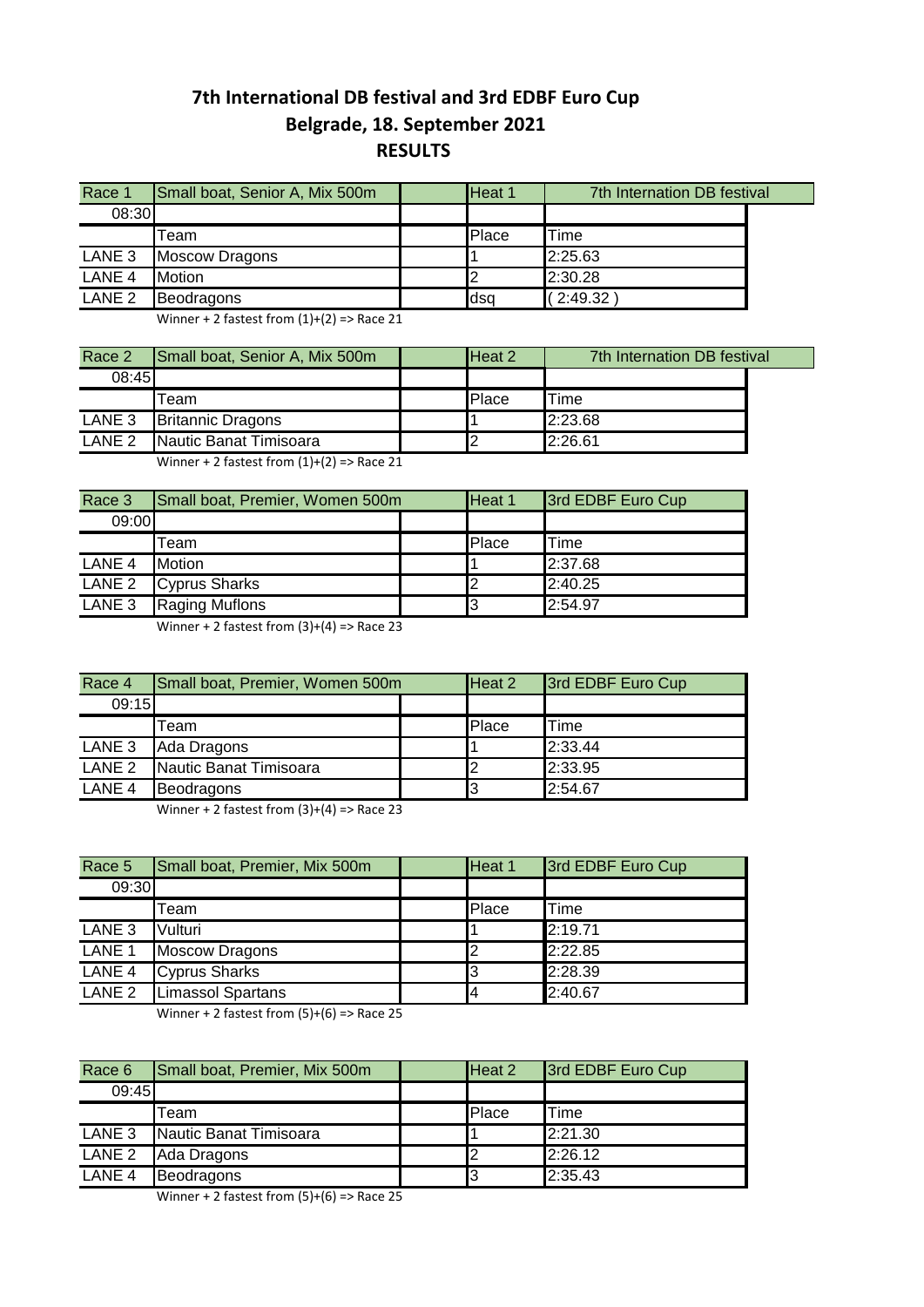| Race 7            | Small boat, Premier, Open 500m | Heat 1 | 3rd EDBF Euro Cup |
|-------------------|--------------------------------|--------|-------------------|
| 10:00             |                                |        |                   |
|                   | Team                           | Place  | Time              |
| LANE 3            | Dajak klub Banja Luka          |        | 2:16.10           |
| LANE <sub>1</sub> | <b>Moscow Dragons</b>          |        | 2:17.73           |
| LANE <sub>4</sub> | <b>Cyprus Sharks</b>           | I3     | 2:28.54           |
| LANE 2            | <b>Flash Dragons</b>           | dsa    | (2:21.91)         |

Winner + 2 fastest from  $(7)+(8)$  => Race 27

| Race 8            | Small boat, Premier, Open 500m | Heat 2 | 3rd EDBF Euro Cup |
|-------------------|--------------------------------|--------|-------------------|
| 10:15             |                                |        |                   |
|                   | Team                           | Place  | Time              |
| LANE <sub>4</sub> | Vulturi                        |        | 2:13.63           |
| LANE <sub>2</sub> | <b>Motion</b>                  | l2     | 2:16.45           |
| LANE <sub>1</sub> | <b>Britannic Dragons</b>       | 13     | 2:17.12           |
| LANE <sub>3</sub> | Beodragons                     | 4      | 2:24.88           |

Winner + 2 fastest from  $(7)+(8)$  => Race 27

| Race 9            | Small boat, Senior A, Mix 200m | Heat 1 | 7th Internation DB festival |  |
|-------------------|--------------------------------|--------|-----------------------------|--|
| 10:30             |                                |        |                             |  |
|                   | Team                           | Place  | Time                        |  |
| LANE 1            | <b>Moscow Dragons</b>          |        | 54.92                       |  |
| LANE <sub>2</sub> | <b>Motion</b>                  |        | 56.61                       |  |
| LANE <sub>4</sub> | Nautic Banat Timisoara         |        | 57.63                       |  |
| LANE 3            | <b>Limassol Spartans</b>       |        | 58.69                       |  |

Winner + 2 fastest from  $(9)+(10)$  => Race 28

|                   | Race 10 Small boat, Senior A, Mix 200m | Heat 2 | 7th Internation DB festival |  |
|-------------------|----------------------------------------|--------|-----------------------------|--|
| 10:45             |                                        |        |                             |  |
|                   | Team                                   | Place  | Time                        |  |
| LANE <sub>2</sub> | <b>Britannic Dragons</b>               |        | 54.71                       |  |
| LANE <sub>1</sub> | Ada Dragons                            |        | 56.93                       |  |
| LANE <sub>3</sub> | Beodragons                             |        | 59.26                       |  |

Winner + 2 fastest from  $(9)+(10)$  => Race 28

|                   | Race 11 Small boat, Premier, Women 200m | Heat 1 | 3rd EDBF Euro Cup |
|-------------------|-----------------------------------------|--------|-------------------|
| 11:00             |                                         |        |                   |
|                   | Team                                    | Place  | Time              |
| LANE 4            | Nautic Banat Timisoara                  |        | 1:00.63           |
| LANE <sub>2</sub> | <b>Motion</b>                           |        | 1:00.92           |
| LANE <sub>3</sub> | <b>Raging Muflons</b>                   |        | 1:05.26           |

Winner + 2 fastest from  $(11)+(12)$  => Race 32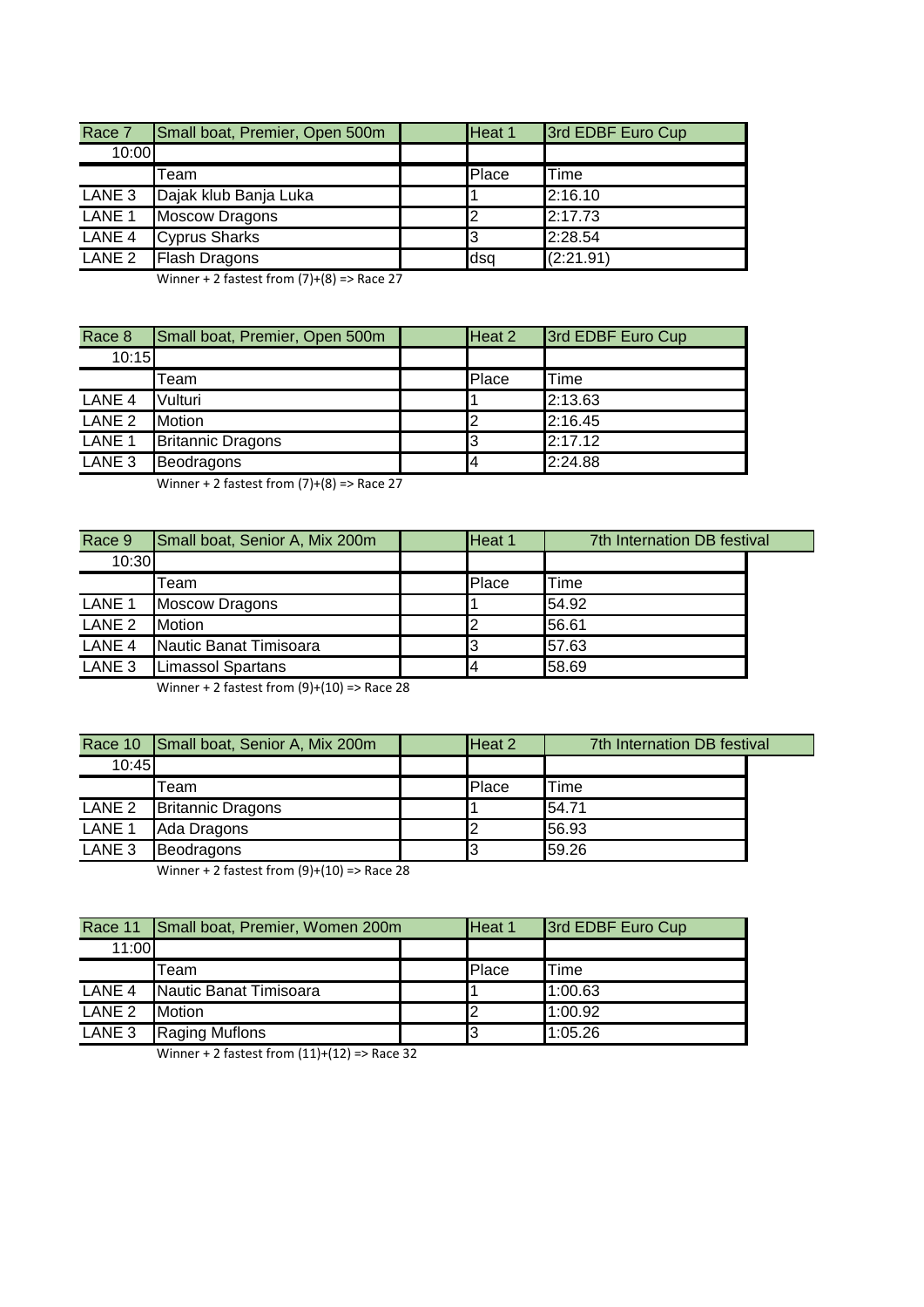|                   | Race 12 Small boat, Premier, Women 200m |  | Heat 2 | 3rd EDBF Euro Cup |
|-------------------|-----------------------------------------|--|--------|-------------------|
| 11:15             |                                         |  |        |                   |
|                   | Team                                    |  | Place  | Time              |
| LANE <sub>3</sub> | Ada Dragons                             |  |        | 1:01.21           |
| LANE <sub>4</sub> | <b>Cyprus Sharks</b>                    |  |        | 1:01.83           |
| LANE <sub>2</sub> | Beodragons                              |  |        | 1:02.76           |

Winner + 2 fastest from  $(11)+(12)$  => Race 32

|                   | Race 13 Small boat, Premier, Mix 200m | Heat 1 | 3rd EDBF Euro Cup |
|-------------------|---------------------------------------|--------|-------------------|
| 11:30             |                                       |        |                   |
|                   | Геаm                                  | Place  | <b>Time</b>       |
| LANE <sub>1</sub> | Vulturi                               |        | 53.23             |
| LANE <sub>2</sub> | <b>Motion</b>                         |        | 54.46             |
| LANE <sub>3</sub> | <b>Cyprus Sharks</b>                  | I3     | 57.52             |
| LANE <sub>4</sub> | <b>Limassol Spartans</b>              | Ι4     | 1:00.25           |

Winner + 2 fastest from (13)+(14) => Race 34

|        | Race 14 Small boat, Premier, Mix 200m | Heat 2 | 3rd EDBF Euro Cup |
|--------|---------------------------------------|--------|-------------------|
| 11:45  |                                       |        |                   |
|        | Team                                  | Place  | <b>ITime</b>      |
| LANE 2 | Nautic Banat Timisoara                |        | 54.91             |
| LANE 4 | <b>Moscow Dragons</b>                 |        | 56.12             |
| LANE 3 | Ada Dragons                           | dsq    |                   |

Winner + 2 fastest from  $(13)+(14)$  => Race 34

|                   | Race 15 Small boat, Premier, Open 200m | Heat 1 | 3rd EDBF Euro Cup |
|-------------------|----------------------------------------|--------|-------------------|
| 12:00             |                                        |        |                   |
|                   | Team                                   | Place  | Time              |
| LANE <sub>4</sub> | Vulturi                                |        | 51.23             |
| LANE <sub>3</sub> | <b>Moscow Dragons</b>                  | 12     | 53.36             |
| LANE <sub>2</sub> | <b>Flash Dragons</b>                   | I3     | 53.71             |

Winner + 1 fastest from (15)+(16)+(17) => Race 36

|                   | Race 16 Small boat, Premier, Open 200m | Heat 2 | 3rd EDBF Euro Cup |
|-------------------|----------------------------------------|--------|-------------------|
| 12:15             |                                        |        |                   |
|                   | Team                                   | Place  | Time              |
| LANE 4            | Dajak klub Banja Luka                  |        | 51.92             |
| LANE <sub>2</sub> | <b>Britannic Dragons</b>               |        | 53.63             |
| LANE <sub>3</sub> | Beodragons                             | 3      | 55.11             |

Winner + 1 fastest from (15)+(16)+(17) => Race 36

|                   | Race 17 Small boat, Premier, Open 200m | Heat 3 | 3rd EDBF Euro Cup |
|-------------------|----------------------------------------|--------|-------------------|
| 12:30             |                                        |        |                   |
|                   | Team                                   | Place  | Time              |
| LANE <sub>3</sub> | <b>Motion</b>                          |        | 53.31             |
|                   | LANE 2 Cyprus Sharks                   |        | 58.53             |
| LANE <sub>4</sub> | <b>Limassol Spartans</b>               |        | 1:01.41           |

Winner + 1 fastest from (15)+(16)+(17) => Race 36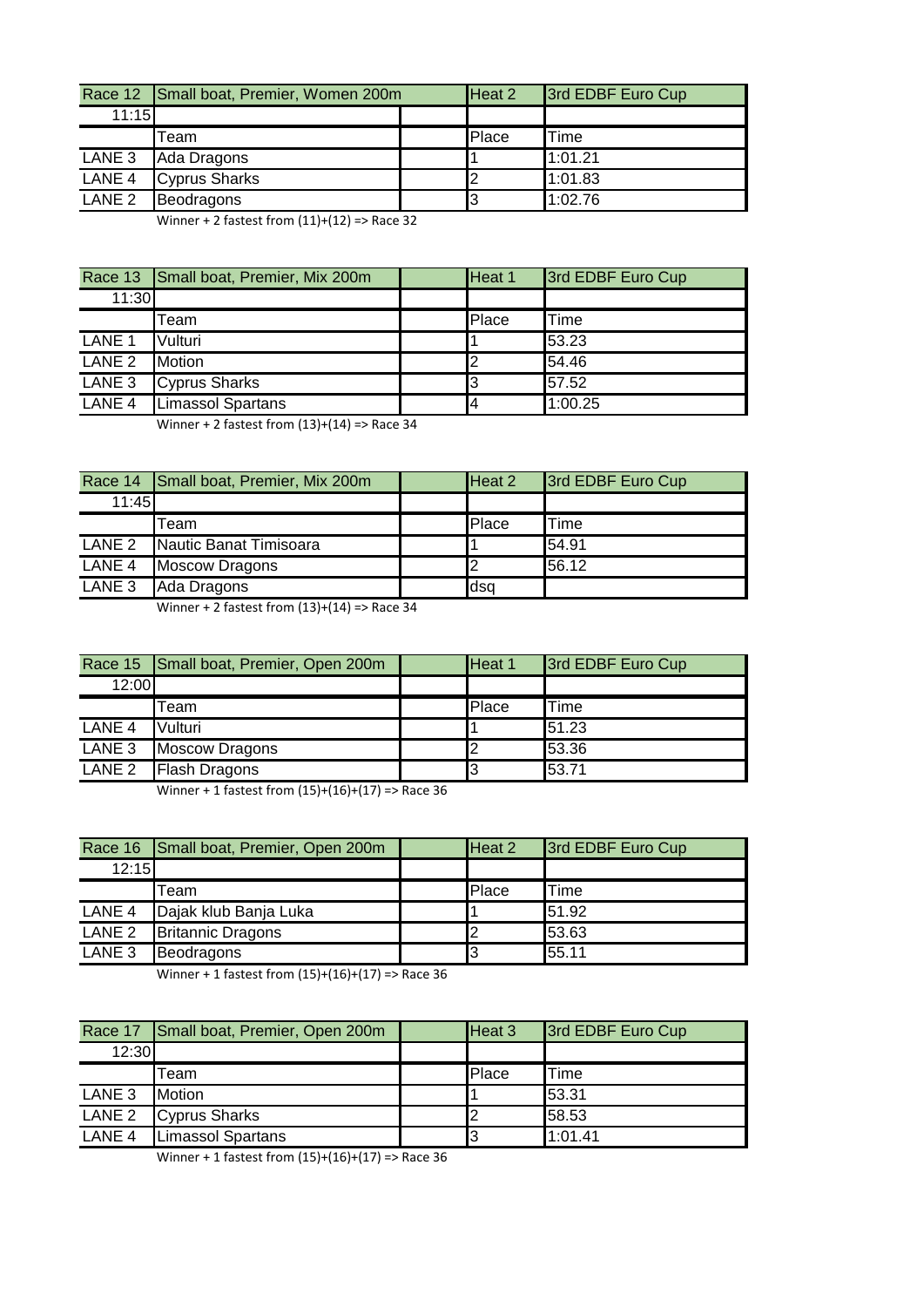|                   | Race 18 Small boat, Junior A, Open 500m | Final | 7th Internation DB festival |  |
|-------------------|-----------------------------------------|-------|-----------------------------|--|
| 12:45             |                                         |       |                             |  |
|                   | Team                                    | Place | <b>Time</b>                 |  |
| LANE <sub>2</sub> | Vulturi                                 |       | 2:21.63                     |  |
| LANE <sub>3</sub> | <b>Motion</b>                           |       | 2:25.62                     |  |
| LANE <sub>4</sub> | Beodragons                              |       | 2:41.81                     |  |

|                   | Race 19 Small boat, Senior A, Women 500m | Final | 7th Internation DB festival |  |
|-------------------|------------------------------------------|-------|-----------------------------|--|
| 13:00             |                                          |       |                             |  |
|                   | Team                                     | Place | Time                        |  |
| LANE <sub>1</sub> | <b>Britannic Dragons</b>                 |       | 2:32.26                     |  |
| LANE <sub>4</sub> | Ada Dragons                              |       | 2:44.02                     |  |
| LANE <sub>2</sub> | Beodragons                               |       | 2:50.43                     |  |
| LANE <sub>3</sub> | <b>Raging Muflons</b>                    |       | 2:54.06                     |  |

| Race 20           | Standard boat, Premier, Open 500m |  | Final | 3rd EDBF Euro Cup |
|-------------------|-----------------------------------|--|-------|-------------------|
| 13:15             |                                   |  |       |                   |
|                   | Team                              |  | Place | Time              |
| LANE <sub>5</sub> | Vulturi                           |  |       | 1:59.92           |
| LANE 4            | <b>Moscow Dragons</b>             |  | I2    | 2:04.31           |
| LANE <sub>2</sub> | Nautic Banat Timisoara            |  | I3    | 2:07.51           |
| LANE <sub>3</sub> | <b>Flash Dragons</b>              |  | I4    | 2:08.93           |
| LANE <sub>1</sub> | Beodragons                        |  | l5    | 2:11.43           |

|                   | Race 21 Small boat, Senior A, Mix 500m | Final | 7th Internation DB festival |  |
|-------------------|----------------------------------------|-------|-----------------------------|--|
| 13:30             |                                        |       |                             |  |
|                   | Team                                   | Place | Time                        |  |
| LANE <sub>3</sub> | <b>Britannic Dragons</b>               |       | 2:21.34                     |  |
| LANE <sub>2</sub> | <b>Moscow Dragons</b>                  |       | 2:22.67                     |  |
| LANE <sub>1</sub> | Nautic Banat Timisoara                 |       | 2:28.34                     |  |
| LANE <sub>4</sub> | <b>Motion</b>                          |       | 2:29.86                     |  |

|                              | Race 22 Standard boat, Premier, Mix 500m | Final | 3rd EDBF Euro Cup |
|------------------------------|------------------------------------------|-------|-------------------|
| 13:45                        |                                          |       |                   |
|                              | Team                                     | Place | Time              |
| LANE <sub>1</sub>            | <b>Britannic Dragons</b>                 |       |                   |
| LANE 5                       | Nautic Banat Timisoara                   | 2     |                   |
| $\overline{\mathsf{LANE}}$ 2 | <b>Motion</b>                            | 3     |                   |
| LANE <sub>4</sub>            | Beodragons                               | Ι4    |                   |
| LANE 3                       | <b>Cyprus Sharks</b>                     | 5     |                   |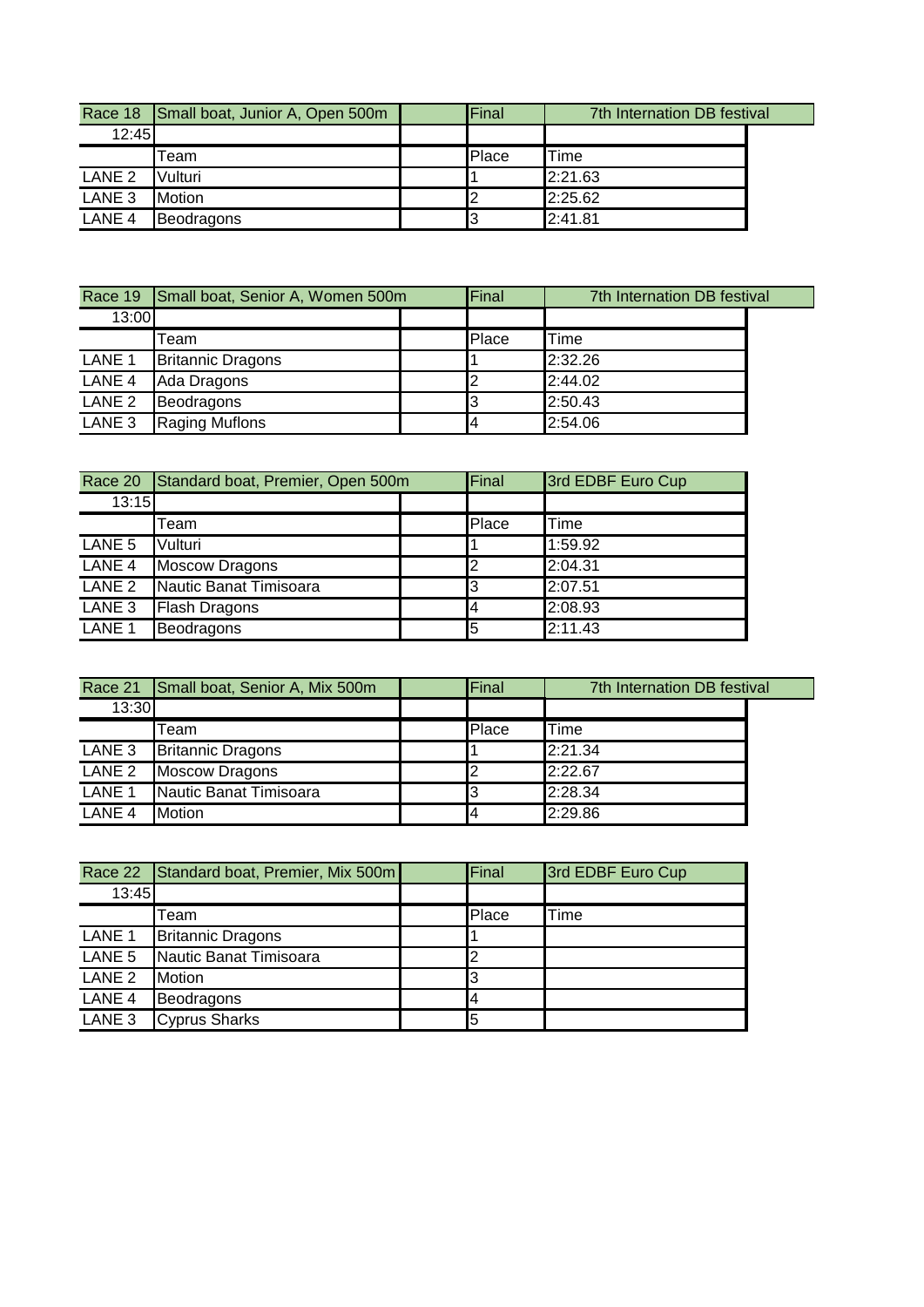|                   | Race 23 Small boat, Premier, Women 500m |  | Final | 3rd EDBF Euro Cup |
|-------------------|-----------------------------------------|--|-------|-------------------|
| 14:00             |                                         |  |       |                   |
|                   | Team                                    |  | Place | Time              |
| LANE <sub>1</sub> | Nautic Banat Timisoara                  |  |       | 2:36.33           |
| LANE <sub>3</sub> | Ada Dragons                             |  |       | 2:37.52           |
| LANE <sub>2</sub> | <b>Motion</b>                           |  | IЗ    | 2:39.46           |
| LANE 4            | <b>Cyprus Sharks</b>                    |  | 14    | 2:41.12           |
| LANE <sub>5</sub> |                                         |  |       |                   |

|                   | Race 24 Small boat, Women, BCP 500m | Final | 7th Internation DB festival |  |
|-------------------|-------------------------------------|-------|-----------------------------|--|
| 14:15             |                                     |       |                             |  |
|                   | Team                                | Place | Time                        |  |
| LANE 2            | Pink Ladies 1                       |       | 3:04.72                     |  |
| LANE <sub>4</sub> | <b>Pink Ladies 3</b>                |       | 3:05.41                     |  |
| LANE <sub>1</sub> | Pink Ladies 4                       |       | 3:14.62                     |  |
| LANE <sub>3</sub> | <b>Pink Ladies 2</b>                |       | 3:16.31                     |  |

|                   | Race 25 Small boat, Premier, Mix 500m | Final | 3rd EDBF Euro Cup |
|-------------------|---------------------------------------|-------|-------------------|
| 14:30             |                                       |       |                   |
|                   | Team                                  | Place | Time              |
| LANE <sub>2</sub> | Vulturi                               |       | 2:16.63           |
| LANE <sub>1</sub> | <b>Moscow Dragons</b>                 |       | 2:21.52           |
| LANE <sub>3</sub> | Nautic Banat Timisoara                |       | 2:22.23           |
| LANE <sub>4</sub> | Ada Dragons                           | 4     | 2:23.43           |

|                   | Race 26 Small boat, U24, Open 500m | Final | 7th Internation DB festival |  |
|-------------------|------------------------------------|-------|-----------------------------|--|
| 14:45             |                                    |       |                             |  |
|                   | Team                               | Place | 'Time                       |  |
| LANE 4            | <b>Flash Dragons</b>               |       | 2:14.54                     |  |
| LANE <sub>2</sub> | Nautic Banat Timisoara             |       | 2:15.86                     |  |
| LANE <sub>3</sub> | Beodragons                         |       | 2:26.16                     |  |

| Race 27           | Small boat, Premier, Open 500m | Final | 3rd EDBF Euro Cup |
|-------------------|--------------------------------|-------|-------------------|
| 15:00             |                                |       |                   |
|                   | Team                           | Place | Time              |
| LANE <sub>3</sub> | Vulturi                        |       | 2:09.43           |
| LANE <sub>1</sub> | <b>Motion</b>                  | I2    | 2:14.98           |
| LANE <sub>4</sub> | <b>Britannic Dragons</b>       | I3    | 2:25.33           |
| LANE <sub>2</sub> | Dajak klub Banja Luka          | dsq   | (2:15.94)         |

|                   | Race 28 Small boat, Senior A, Mix 200m | Final | 7th Internation DB festival |  |
|-------------------|----------------------------------------|-------|-----------------------------|--|
| 15:15             |                                        |       |                             |  |
|                   | Team                                   | Place | Time                        |  |
| LANE <sub>3</sub> | <b>Britannic Dragons</b>               |       |                             |  |
| LANE <sub>2</sub> | <b>Moscow Dragons</b>                  |       |                             |  |
| LANE <sub>1</sub> | <b>Motion</b>                          | IЗ    |                             |  |
| LANE <sub>4</sub> | Ada Dragons                            | 14    |                             |  |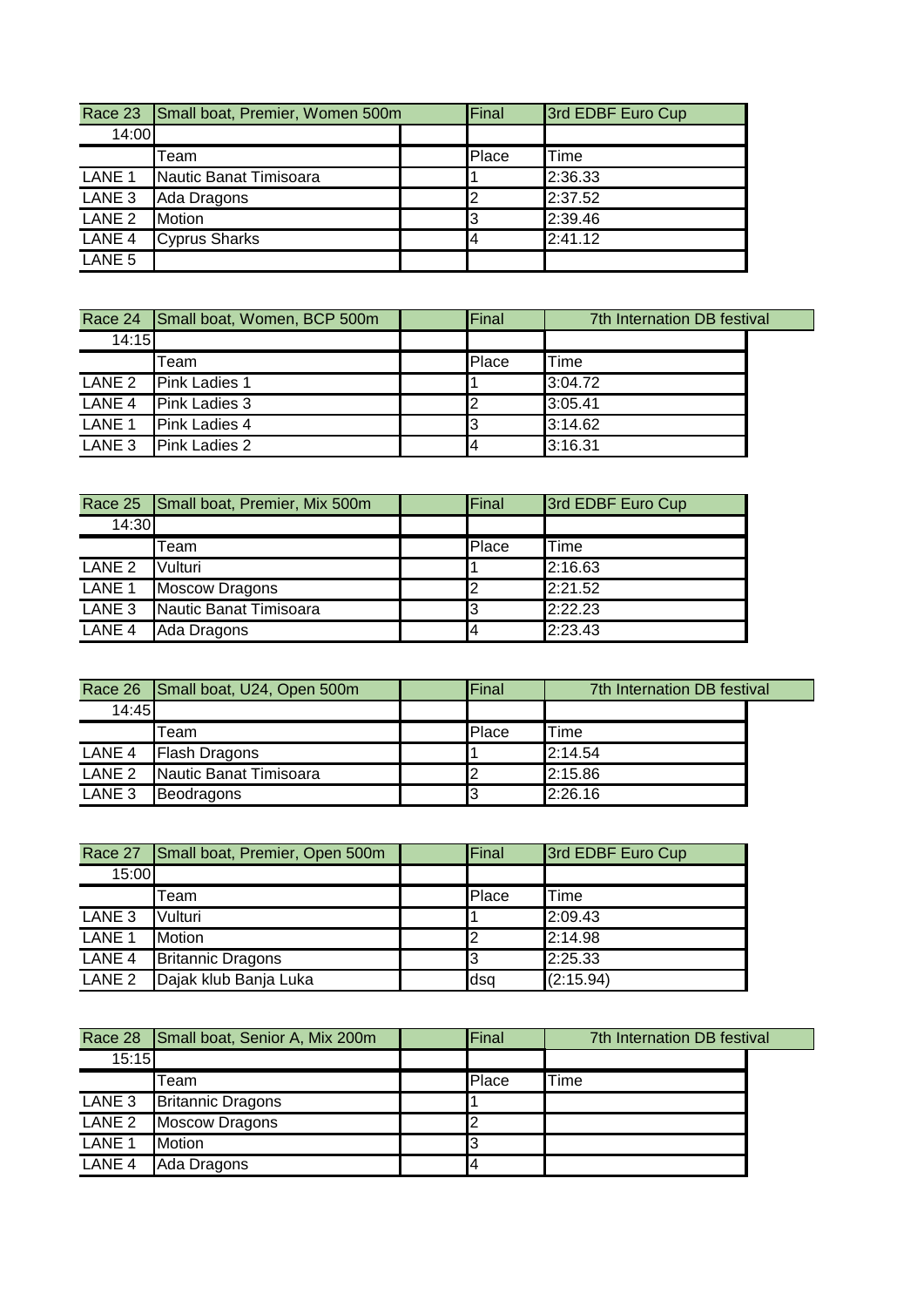|                   | Race 29 Small boat, Junior A, Open 200m | <b>Final</b> |         | 7th Internation DB festival |
|-------------------|-----------------------------------------|--------------|---------|-----------------------------|
| 15:30             |                                         |              |         |                             |
|                   | Team                                    | Place        | Time    |                             |
| LANE 3            | Vulturi                                 |              | 54.05   |                             |
| LANE <sub>4</sub> | <b>Motion</b>                           |              | 58.32   |                             |
| LANE <sub>2</sub> | <b>Beodragons</b>                       |              | 1:02.58 |                             |

|                   | Race 30 Small boat, Senior A, Women 200m | Final | 7th Internation DB festival |
|-------------------|------------------------------------------|-------|-----------------------------|
| 15:45             |                                          |       |                             |
|                   | Team                                     | Place | Time                        |
| LANE 3            | <b>Britannic Dragons</b>                 |       | 59.01                       |
| LANE <sub>1</sub> | Ada Dragons                              |       | 1:04.56                     |
| LANE <sub>2</sub> | <b>Motion</b>                            |       | 1:05.20                     |
| LANE 4            | Beodragons                               |       | 1:05.63                     |

| Race 31           | Standard boat, Premier, Mix 200m | Final | 3rd EDBF Euro Cup |
|-------------------|----------------------------------|-------|-------------------|
| 16:00             |                                  |       |                   |
|                   | Team                             | Place | Time              |
| LANE 5            | <b>Britannic Dragons</b>         |       | 50.63             |
| LANE <sub>2</sub> | Nautic Banat Timisoara           | 2     | 51.20             |
| LANE <sub>1</sub> | <b>Motion</b>                    | 13    | 51.26             |
| LANE 4            | Ada Dragons                      | 14    | 52.24             |
| LANE 3            | <b>Cyprus Sharks</b>             | 5     | 53.82             |

|                   | Race 32 Small boat, Premier, Women 200m | Final | 3rd EDBF Euro Cup |
|-------------------|-----------------------------------------|-------|-------------------|
| 16:15             |                                         |       |                   |
|                   | Team                                    | Place | Time              |
| LANE <sub>1</sub> | <b>Motion</b>                           |       | 1:01.72           |
| LANE <sub>2</sub> | Nautic Banat Timisoara                  | 2     | 1:02.54           |
| LANE 3            | Ada Dragons                             | l3    | 1:02.98           |
| LANE <sub>4</sub> | <b>Cyprus Sharks</b>                    | 14    | 1:03.05           |